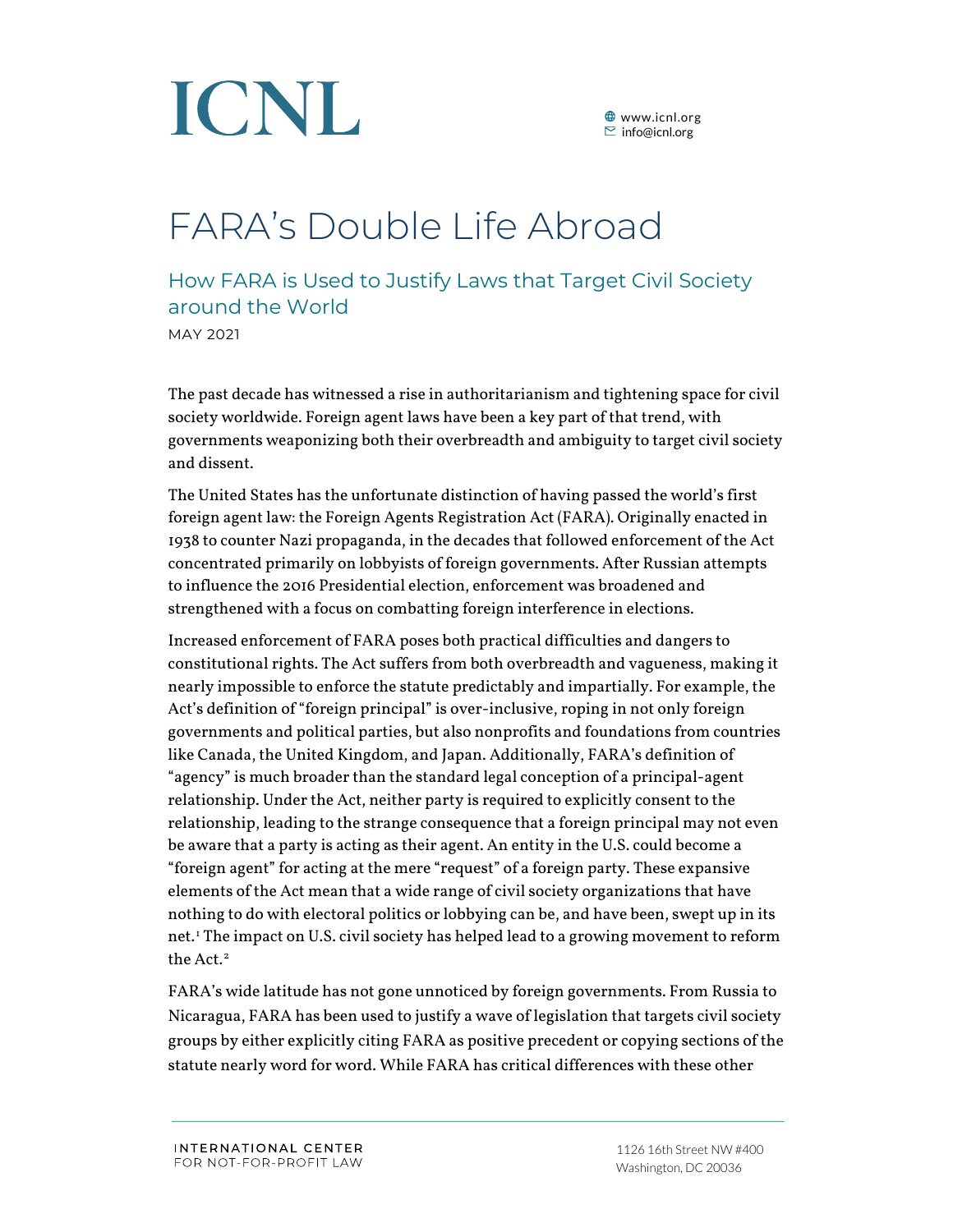## **ICNL INTERNATIONAL CENTER**

laws, the following examples illustrate how FARA has helped shape laws that have been used to silence or chill legitimate political speech, inhibit civil society organizations, and criminalize civic participation.

#### Russia

In 2012, Russia adopted a far-reaching "foreign agent" law.

The Russian government has repeatedly claimed that their law is designed to achieve the same purposes of FARA.<sup>3</sup>

Like FARA, the Russian law is facially a transparency statute with reporting requirements, but the law's implementation has had devastating results for civil society. The 'foreign agent' label is highly stigmatizing, in part, because it translates as 'spy' or 'traitor in the Russian language.'[4](#page-4-0)

The law's vague provisions open the door to subjective and punitive enforcement. Since 2012, the law has been used to target human rights defenders and political activists. Since the law's enactment, hundreds of organizations have been forced to register. Over 30 have had to shut down as a result, and many others have been forced to change their activities. [5](#page-4-1) Those who have registered have seen their funding and credibility undercut, and many have had their employees intimidated and harassed. [6](#page-4-2)

In late 2020, the law was amended to allow the Russian government to include private individuals, in addition to organizations, on its "foreign agents" list. [1](#page-1-0) This allows the government to target the employees of disfavored organizations in their personal capacity with steep fines and possible jail time. Due to these new dangers to staff, one of the oldest and most prominent Russian human rights organizations, For Human Rights, was forced to shut down the day the new amendment took effect.[7](#page-4-3)

Since Russia passed its foreign agent law in 2012, several countries have used it as inspiration for their own legislation targeting civil society, including China, Egypt, and Ethiopia.<sup>[8](#page-4-4)</sup>

#### **Nicaragua**

Nicaragua's Ortega-led government passed a "foreign agent" law in October of 2020. The U.S. State Department released a statement reacting to the new legislation and its negative effects on Nicaraguan civil society.[9](#page-4-5)

> "The United States is deeply concerned about the escalating crackdown by the Government of President Daniel Ortega in Nicaragua. The regime's actions under the so-called 'Foreign

<span id="page-1-0"></span> $1$  Previous amendments to the 2012 law had included individuals associated with mass media as potential registrants, but the 2020 amendment expanded this group to include all individuals.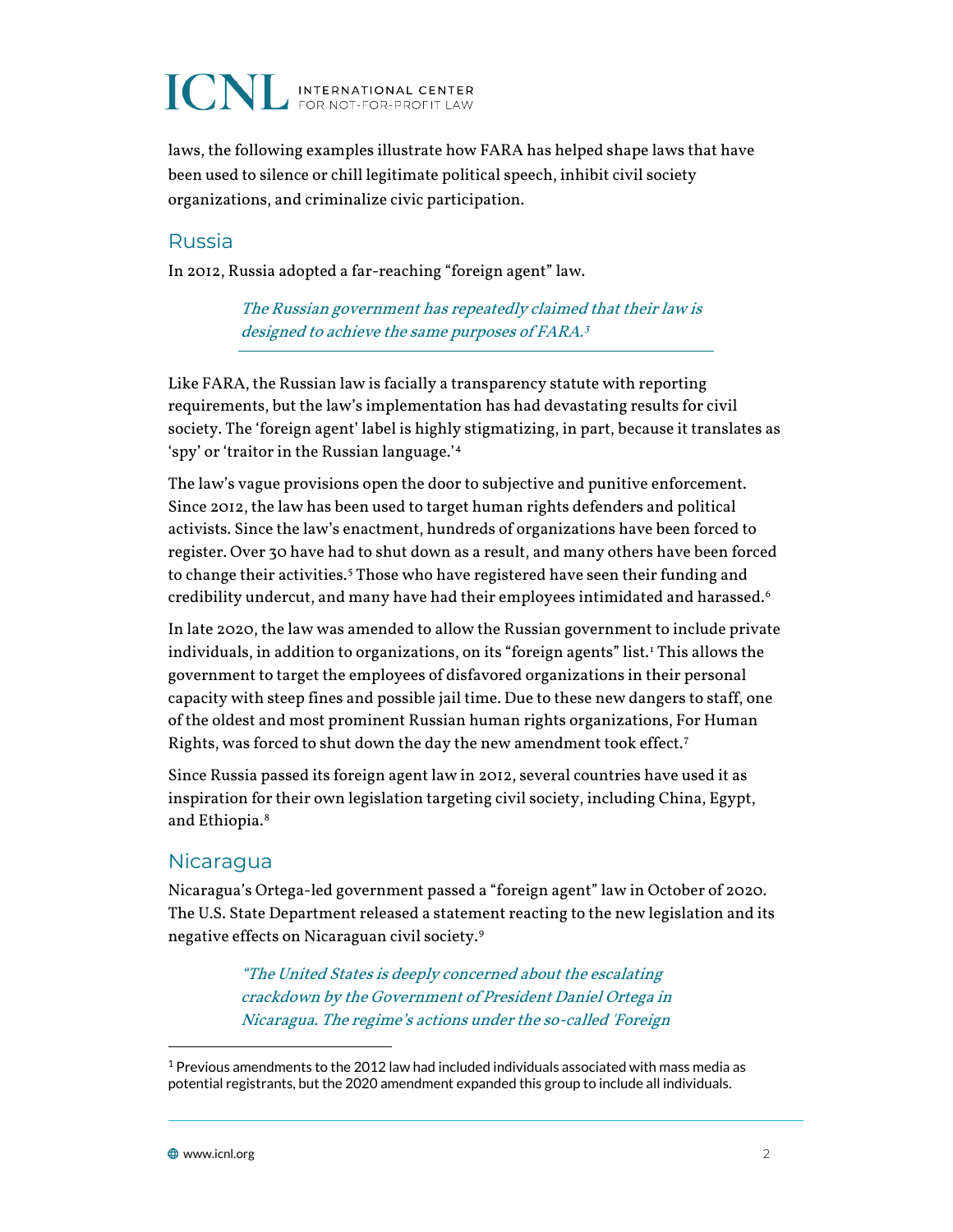

Agents Law' forced closure last week of two [domestic human rights organizations…] These developments further suffocate Nicaraguan civil society […] Ortega is driving Nicaragua toward dictatorship."

Despite the justified criticism of this new Nicaraguan Act by the U.S. Government, significant sections of it seem to be copied verbatim from FARA, and government officials have explicitly pointed to FARA as justification for the new law. In response to push back on the bill, Sandinista lawmaker Wálmaro Gutiérrez said, "There are many countries around the world that have been developing legislation on the subject of foreign agents for many decades […] the FARA legislation has over 83 years I think, which is the legislation applied by the United States of America on the issue of foreign agents…."[10](#page-4-6)

#### **Hungary**

In June 2017, Prime Minister Victor Orban's government passed the LexNGO, a law that imposed strict restrictions on nonprofits receiving international funding. As Amnesty International described, "The passing of a law stigmatizing nongovernmental organizations (NGOs) that receive foreign funding is the latest in an escalating crackdown on critical voices and will hamper critically important work by civil society groups." Hungary has repeatedly responded to U.S. criticism of its law by comparing it to FARA.<sup>[11](#page-4-7)</sup>

In June 2020, the European Court of Justice ruled that LexNGO violates European Union rules that protect fundamental rights because it introduced "discriminatory and unjustified restrictions" on financing of NGOs.[12](#page-4-8) Hungary repealed the law in April 2021.[13](#page-4-9) However, the government quickly introduced replacement legislation that would allow the State to monitor and selectively audit NGOs. Experts are concerned that the new law allows the government to continue to regulate foreign donations while technically complying with the June 2020 ECJ ruling. [14](#page-4-10)

#### Kyrgyzstan

In May 2014, members of Parliament in Kyrgyzstan introduced a bill that would require nonprofits receiving international funding to register as "foreign agents" and undertake burdensome and stigmatizing reporting requirements.<sup>[15](#page-4-11)</sup> When criticized with how similar it was to Russian "foreign agent" registration, President Atambayev, responded

> "This term [of 'foreign agents'] was first introduced in America. The law on 'foreign agents' was adopted in the United States … Russia only copied this experience, so this is not a Russian, but an American idea, which came from the West."[16](#page-4-12)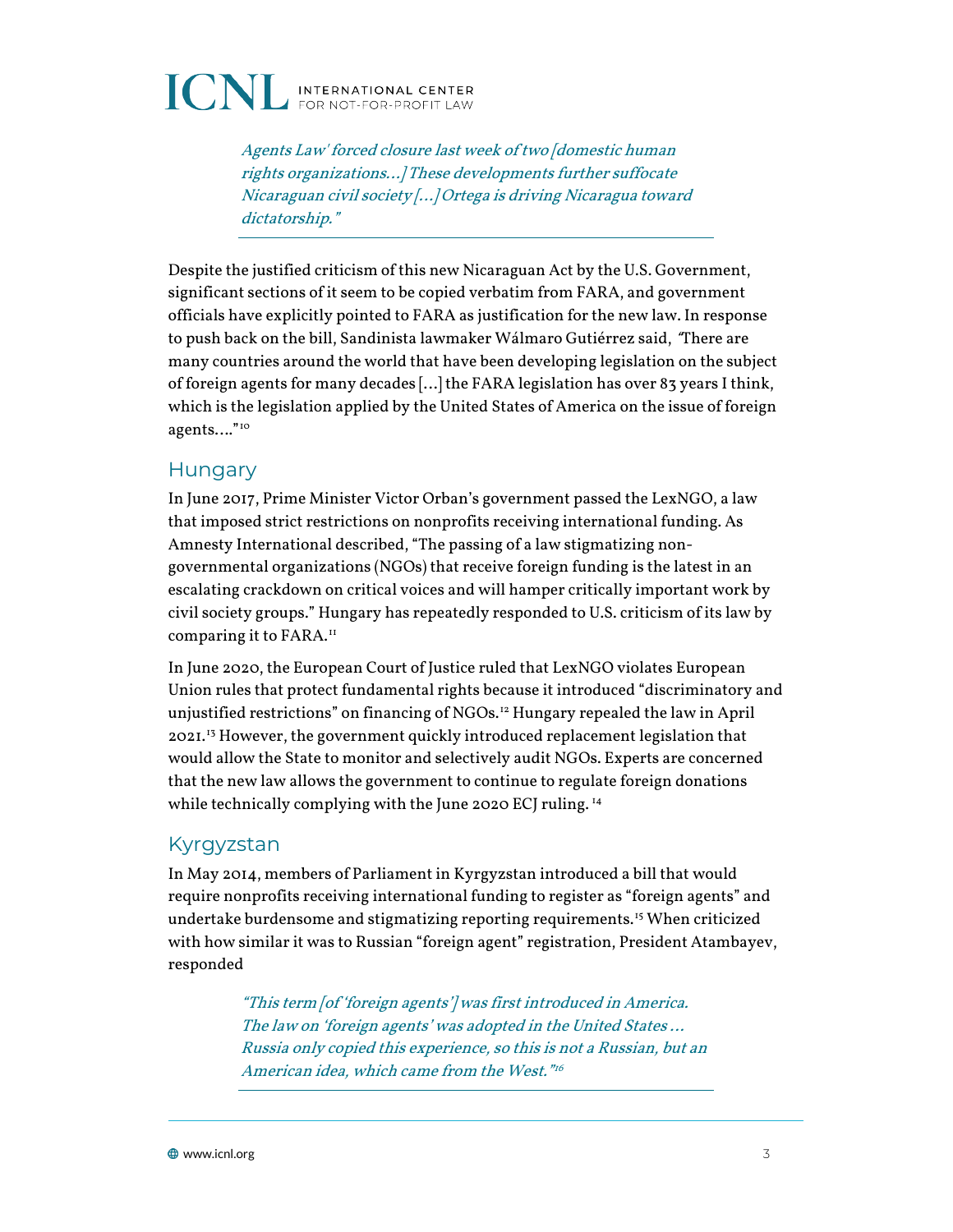# **ICNL** INTERNATIONAL CENTER

The Parliament of Kyrgyzstan ultimately rejected the proposed legislation in 2016 because it was viewed as anti-democratic.

#### Israel

In discussing Israel's proposed "foreign agent" bill in 2012, Foreign Minister Avigdor Lieberman argued that the bill was a "direct translation" from English of FARA.<sup>[17](#page-5-0)</sup> The final bill that was passed in July 2016 was significantly modified, but it requires groups that receive more than half their funding from foreign governments to report that fact in their communications with the public. The law has disproportionately burdened groups critical of the government – many of the groups required to register are human rights organizations, groups run by Palestinian citizens of Israel, or research and advocacy organizations associated with the political opposition.<sup>[18](#page-5-1)</sup>

### Establishing Positive U.S. Leadership

When the U.S. makes bad laws that can be used to target dissent, it provides cover to other countries to do the same. However, when the U.S. sets a positive example, the global standard for human rights protection is raised. FARA should be tailored to meet the national security needs of the U.S. without inappropriately sweeping up civil society. Any reforms should:

- 1. More narrowly define foreign principal to focus on foreign states and political parties, and
- 2. Modify the definition of agency to cover only true principal-agent relationships. [19](#page-5-2)

Reforming FARA domestically would allow the U.S. to demonstrate international leadership. In attempts to respond to foreign influence in their politics, countries including Ukraine and Australia have considered foreign agent laws based on the U.S. model, but ultimately rejected these versions as undemocratic.<sup>[20](#page-5-3)</sup> A broad range of other countries are currently considering new foreign agent laws – including wellestablished democracies like Canada and the United Kingdom, as well as countries with more mixed democratic records such as El Salvador and Tajikistan. Now is the time to modernize and reform FARA to both better protect civil society in the U.S. and to create a rights-respecting model others can follow.

<span id="page-3-0"></span><sup>&</sup>lt;sup>1</sup> Foreign Agents Registration Act, International Center for Not-for-Profit Law <https://www.icnl.org/our-work/us-program/foreign-agents-registration-act> 2 *Id*.

<span id="page-3-1"></span> $3$  Charles Digges, Russia to answer for its "foreign agent" law in European Court of Human Rights, Bellona, Oct. 5, 2017[, http://bellona.org/news/russian-human-rights-issues/russian-ngo-law/2017-](http://bellona.org/news/russian-human-rights-issues/russian-ngo-law/2017-10-russia-to-answer-for-its-foreign-agent-law-in-european-court-of-human-rights) [10-russia-to-answer-for-its-foreign-agent-law-in-european-court-of-human-rights](http://bellona.org/news/russian-human-rights-issues/russian-ngo-law/2017-10-russia-to-answer-for-its-foreign-agent-law-in-european-court-of-human-rights) ; Miriam Elder,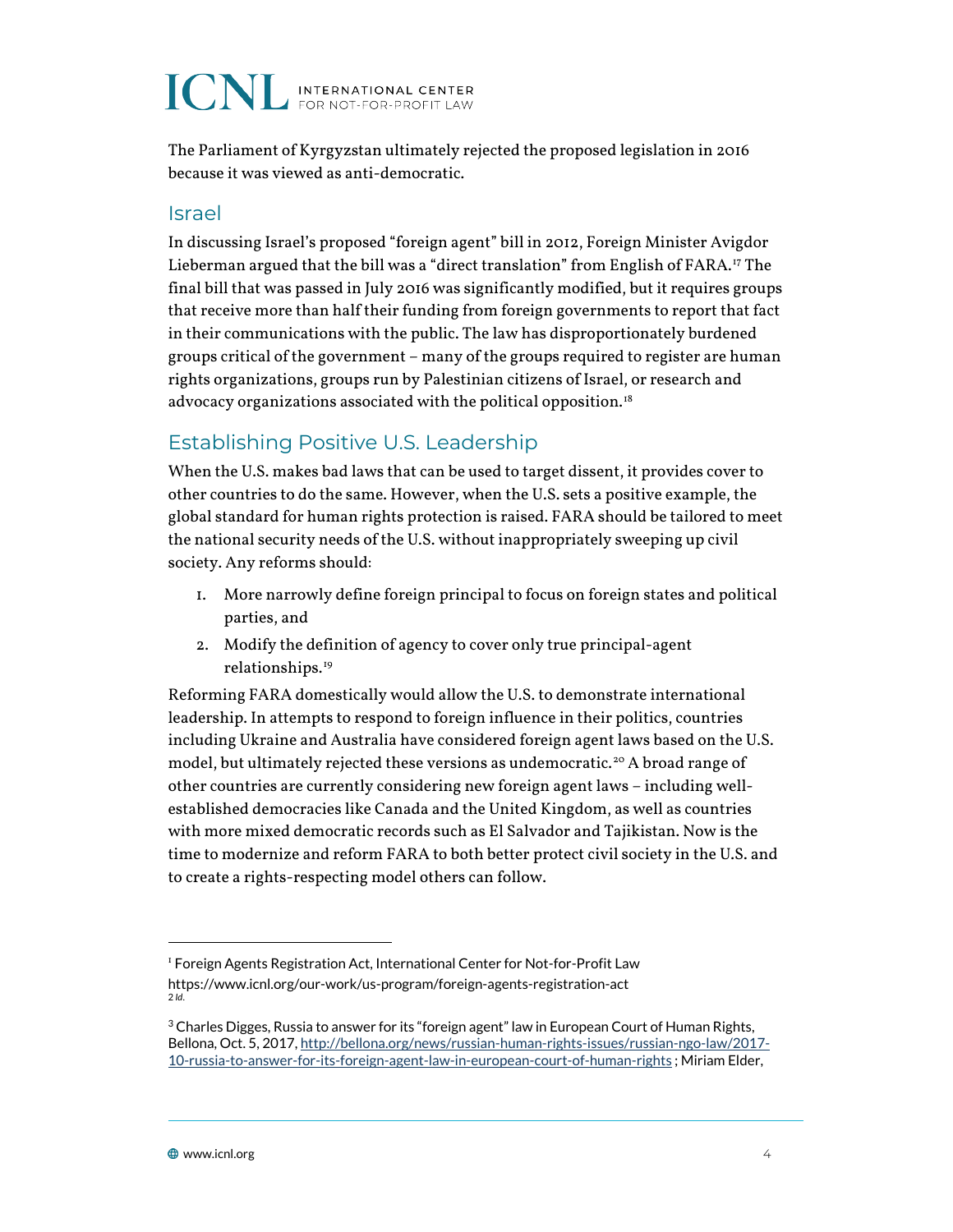INTERNATIONAL CENTER

Russia Plans to Register "Foreign Agent" NGOs, The Guardian, July 2, 2012, <https://www.theguardian.com/world/2012/jul/02/russia-register-foreign-agent-ngos>

<span id="page-4-0"></span><sup>4</sup> Russia: Government vs. Rights Groups, Human Rights Watch, June 18, 2018, [https://www.hrw.org/russia-government-against-rights-groups-battle-chronicle#](https://www.hrw.org/russia-government-against-rights-groups-battle-chronicle)

<span id="page-4-1"></span><sup>5</sup> Human Rights Watch, Russia: New Effort to Stifle Independent Groups, November 12, 2020 <https://www.hrw.org/news/2020/11/12/russia-new-effort-stifle-independent-groups>

<span id="page-4-2"></span><sup>6</sup> Amnesty International, Russia: New 'foreign agents' bill further erodes freedom of expression and association, November 19, 202[0 https://www.amnesty.org/en/latest/news/2020/11/russia-new](https://www.amnesty.org/en/latest/news/2020/11/russia-new-foreign-agents-bill-further-erodes-freedom-of-expression-and-association/)[foreign-agents-bill-further-erodes-freedom-of-expression-and-association/](https://www.amnesty.org/en/latest/news/2020/11/russia-new-foreign-agents-bill-further-erodes-freedom-of-expression-and-association/)

<span id="page-4-3"></span><sup>7</sup> RFE/RL's Russian Service, Prominent Russian Rights Group Shuts Down over 'Foreign Agent' Laws, RadioFreeEurope RadioLiberty, March 02, 2012[1 https://www.rferl.org/a/russian-rights-group](https://www.rferl.org/a/russian-rights-group-closed-foreign-agent-law/31129245.html)[closed-foreign-agent-law/31129245.html](https://www.rferl.org/a/russian-rights-group-closed-foreign-agent-law/31129245.html)

<span id="page-4-4"></span><sup>8</sup> Luke Kelly, Legislation on non-governmental organizations (NGOs) in Tanzania, Kenya, Uganda, Ethiopia, Rwanda, and England and Wales, University of Manchester, August 21, https://reliefweb.int/sites/reliefweb.int/files/resources/656\_NGO\_Legislation\_East\_Africa.pdf. Jacqueline Van de Velde, The Foreign Agent Problem: An International Legal Solution to Domestic Restrictions on Non-Governmental Organizations, 40 Cardozo L. Rev. 2 (2018).

<span id="page-4-5"></span><sup>9</sup> Press Release, Nicaragua's Foreign Agents Law Drives Nicaragua Toward Dictatorship, Silencing Independent Voices, United States State Department, February 8, 2021, [https://www.state.gov/nicaraguas-foreign-agents-law-drives-nicaragua-toward-dictatorship](https://www.state.gov/nicaraguas-foreign-agents-law-drives-nicaragua-toward-dictatorship-silencing-independent-voices/)[silencing-independent-voices/.](https://www.state.gov/nicaraguas-foreign-agents-law-drives-nicaragua-toward-dictatorship-silencing-independent-voices/) 

<span id="page-4-6"></span> $10$  Carlos Fernando Alvarez, Nicaragua: Exponen detalles sobre la Ley de Agentes Extranjeros a ONG, El 19 Digital, February 20, 202[1 https://www.el19digital.com/articulos/ver/titulo:112747-nicaragua](https://www.el19digital.com/articulos/ver/titulo:112747-nicaragua-exponen-detalles-sobre-la-ley-de-agentes-extranjeros-a-ong)[exponen-detalles-sobre-la-ley-de-agentes-extranjeros-a-ong](https://www.el19digital.com/articulos/ver/titulo:112747-nicaragua-exponen-detalles-sobre-la-ley-de-agentes-extranjeros-a-ong)

<span id="page-4-7"></span><sup>11</sup> Pablo Gorondi, Hungary Rejects US Criticism of Law on Foreign Funded NGOs, US News, June 20, 201[7 https://www.usnews.com/news/world/articles/2017-06-20/hungary-rejects-us-criticism-of](https://www.usnews.com/news/world/articles/2017-06-20/hungary-rejects-us-criticism-of-law-on-foreign-funded-ngos)[law-on-foreign-funded-ngos](https://www.usnews.com/news/world/articles/2017-06-20/hungary-rejects-us-criticism-of-law-on-foreign-funded-ngos)

<span id="page-4-8"></span> $12$  Jack Parrock, Hungary breaking EU law over foreign-funded NGO crackdown, says ECJ, euronews, June 18, 2020[. https://www.euronews.com/2020/06/18/eu-top-court-to-rule-on-hungary-limits-on](https://www.euronews.com/2020/06/18/eu-top-court-to-rule-on-hungary-limits-on-foreign-funded-ngos)[foreign-funded-ngos](https://www.euronews.com/2020/06/18/eu-top-court-to-rule-on-hungary-limits-on-foreign-funded-ngos) ; Benjamin Novak, Top E.U. Court Rules Against Hungary's NGO Law, The New York Times, June 18, 2020[. https://www.nytimes.com/2020/06/18/world/europe/hungary-eu-ngo](https://www.nytimes.com/2020/06/18/world/europe/hungary-eu-ngo-law.html)[law.html](https://www.nytimes.com/2020/06/18/world/europe/hungary-eu-ngo-law.html)

<span id="page-4-9"></span><sup>13</sup> Civic Space Watch, HUNGARY: Retraction of the LexNGO: important step, but more is needed, April 21, 2021 [https://civicspacewatch.eu/retraction-of-the-lexngo-important-step-but-more-is](https://civicspacewatch.eu/retraction-of-the-lexngo-important-step-but-more-is-needed/)[needed/](https://civicspacewatch.eu/retraction-of-the-lexngo-important-step-but-more-is-needed/)

<span id="page-4-10"></span><sup>14</sup> Amnesty International, Hungary: LexNGO repealed but replacement very concerning, April 22, 2021[, https://www.amnesty.org/en/latest/news/2021/04/hungary-lexngo-repealed-but](https://www.amnesty.org/en/latest/news/2021/04/hungary-lexngo-repealed-but-replacement-very-concerning/)[replacement-very-concerning/.](https://www.amnesty.org/en/latest/news/2021/04/hungary-lexngo-repealed-but-replacement-very-concerning/) Lydia Gall, Hungary's Scrapping of NGO Law Insufficient to Protect Civil Society, Human Rights Watch, April 23, 2021

[https://www.hrw.org/news/2021/04/23/hungarys-scrapping-ngo-law-insufficient-protect-civil-](https://www.hrw.org/news/2021/04/23/hungarys-scrapping-ngo-law-insufficient-protect-civil-society)<u>society#</u>.<br><sup>15</sup> On Making Additions and Amendments to Certain Legislative Acts of the Kyrgyz Republic (2014)

<span id="page-4-11"></span>

<span id="page-4-12"></span><sup>16</sup> BBC Interview with Almazbek Atambayev, President of Kyrgyzstan, Nov. 19, 2013 http://www.bbc.com/russian/international/2013/11/131118 kyrgyz\_president\_interview.shtml